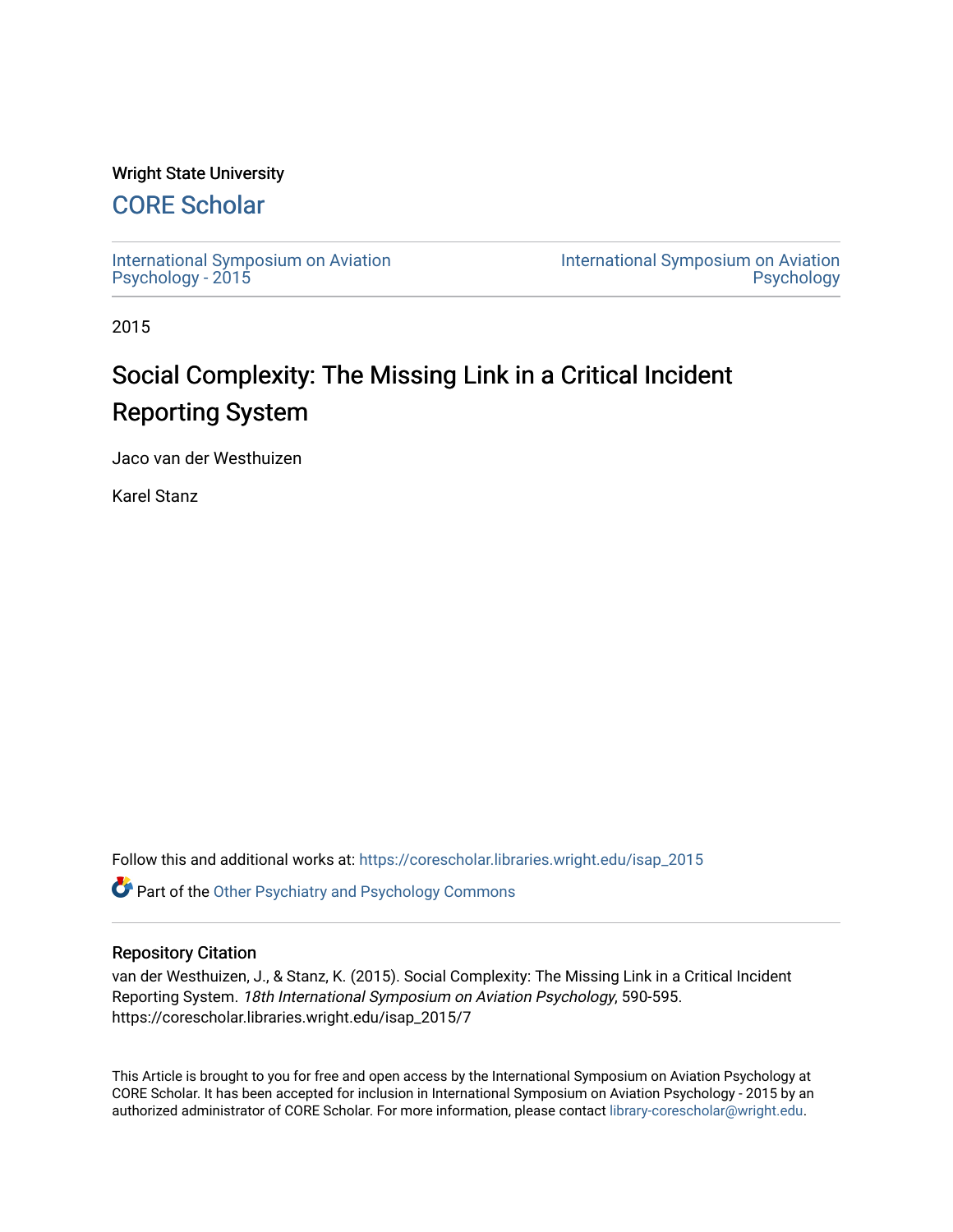#### SOCIAL COMPLEXITY: THE MISSING LINK IN A CRITICAL INCIDENT REPORTING SYSTEM

Jaco van der Westhuizen Dept. of Human Resource Management University of Pretoria, South Africa Karel Stanz Dept. of Human Resource Management University of Pretoria, South Africa

The safe operation of complex socio-technical systems depends on the reporting of safety critical incidents by operators within a system. Through the action of reporting, systems develop the capability as learning organizations to improve human and organizational performance. The research paper will provide a social construction understanding of reporter behavior that is influenced by the safety management system and the context of reporting, within an Air Navigation Service Provider (ANSP) in Africa. A case study methodology was applied with complementing inductive coding and thematic content analysis to explore underlying explanations for underreporting behavior. Four main themes emerged: Knowledge Management, Decentralized Safety Power Distance, Shared Safety Logic and Social Construction of Safety/Efficiency. This broad thematic landscape from the four data sets was reflected against the characteristics set by Complexity Theory to produce a framework that guides the systemic approach to reporting that facilitates organizational learning and greater insight into safety risks and opportunities.

"To not be allowed to err is not to be allowed to learn" (Rochlin, 1999, p.1552).

The above statement may be true for all humans, though society expects people in certain industries to perform at an elevated standard that constitutes an error free environment (Bosk, 2000). These industries are typically aviation, petro-chemical, nuclear engineering and health care. The industries where critical incidents resulting from human error are avoided at all costs operate as complex socio-technical systems in high risk environments (or high reliability organisations) based on the realisation that a minor human error can have catastrophic consequences (Rochlin, 1999). This applies to the ANSP that participated in this study. Staender (2011) refers to the learning from critical incidents as experience that leads to expertise and states that incident reporting offers this experience in the form of a window to system weaknesses that become visible. The reporting of critical incidents is therefore an essential part of this learning process and the underreporting of incidents is likely to have a negative effect on both the occurrence of incidents, subsequent organisational learning as well as the performance of the system or insight into system risks.

Critical incidents are events or non-standard situations, with "...origin[s] in the processes, the technique, the environment and the human/team or in any combination of all these factors" (Staender, 2011, p. 209). Research indicates that the mitigation of risk inherent to complex systems in high risk industries remains dependent on the information flowing within such a system (Griffin, Young and Stanton, 2010) and this is dependent on the reporting of critical incidents. Unfortunately, literature also shows significant underreporting of critical incidents in several industries. In a study on the underreporting of maritime accidents, an estimated 50% of accidents were underreported across Canada, Denmark, Norway, Sweden, The Netherlands, The United Kingdom (UK) and The United States (Hassel, Asbjornslett and Hole, 2011). In a 1996 study in the UK health care sector it was found that 39% of hospital service workers had not reported one or more occupational injuries. This high percentage of nonreporting occurred despite the fact that 64% of such unreported injuries required medical treatment and 44% resulted in lost work time (Weddle, 1996). A study by Zellman (1991) found that 40% of health care personnel in the USA admitted to underreporting perceived child abuse.

Literature clearly shows a remarkable and persistent reality of underreporting, although critical incident reporting research was mainly focused on system design, modeling and enablers and barriers to reporting. This study applied Social Construction Theory to critical incident reporting to further the understanding of reporting behavior.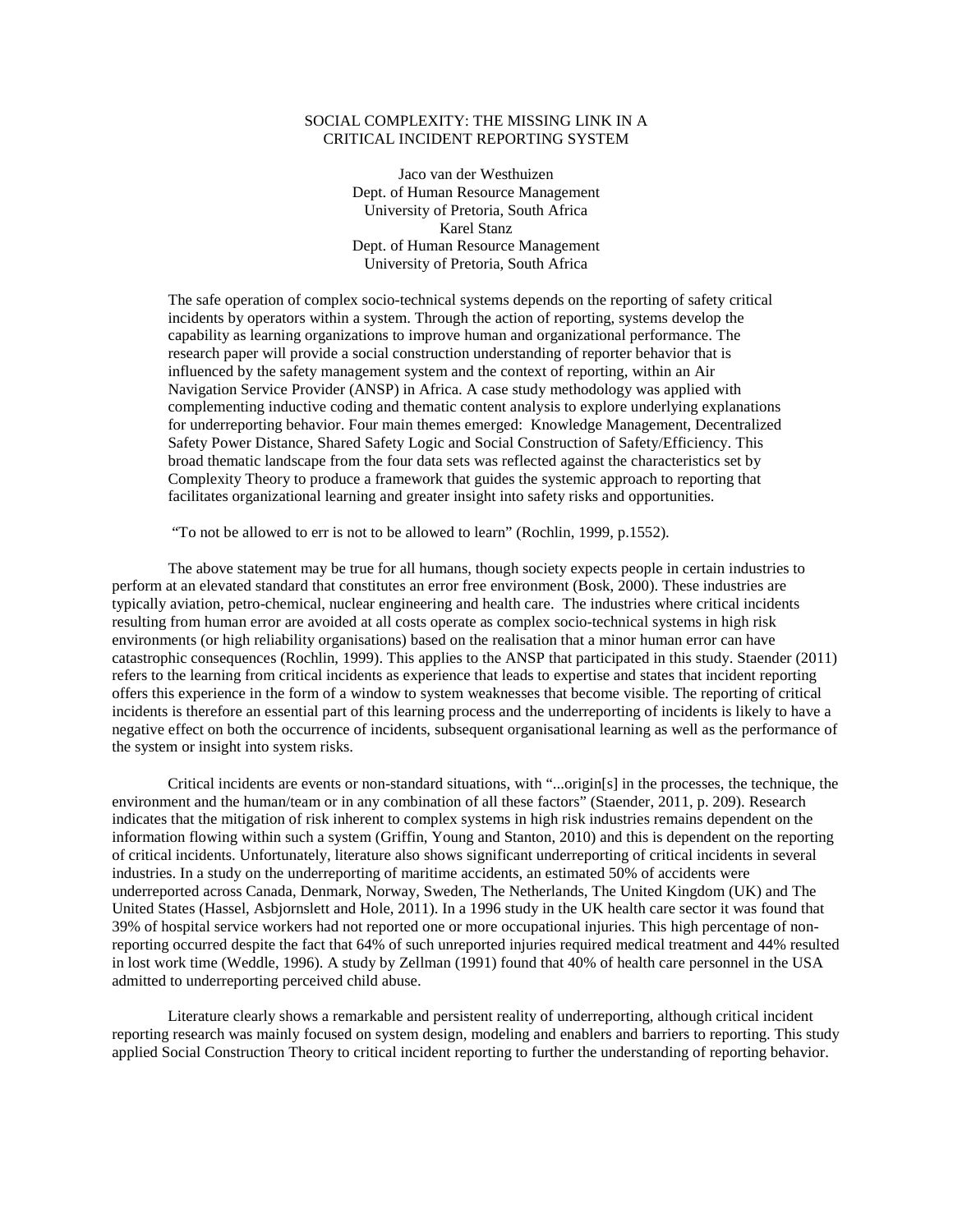#### **Method**

As the research seeks to explain the working of the social phenomenon of reporting in detail an interpretive case study methodology was considered most appropriate. The explorative study focussed on an ANSP in Africa where the target population consisted of operational Air Traffic Controllers (ATCs) and their managerial staff. Firstly, a random sample of six Air Traffic Service Units (ATSUs) was approached for three to seven volunteers to participate in focus groups. Secondly, the same set of questions developed for the focus groups were then applied on seven interviews on Air Traffic Controllers from another five ATSUs that were purposively sampled based upon their experience of a critical incident report that was subjected to an incident investigation. Thirdly, there were seven line managers representing five of the seven ATSUs that participated in the focus groups that volunteered for managerial interviews and fourthly, a further four purposively sampled senior management interviews were conducted that explored reporting from the managerial perspective. Questions elicited observations complemented by storytelling and actual examples of experiences on the actions and inactions of managers, peers and the organisation that influence reporting decision-making. Each of the four data groups were analysed separately with specific attention afforded to differences in the social construction of reporting stemming from exposure to investigations through to investigation expectations and local construction of reporting.

Inductive thematic analysis was performed according to Hycner's (1985) thirteen step approach to gain an overall understanding of the organisation's approach to the reporting of critical incidents, its effects within the organisation, and its perceived degree of success against the backdrop of corporate structures, positions and roles, social interactions and reproduced social structure (Edvardson, Tronvoll, and Gruber, 2011). This was achieved through a classification process of coding, thematic identification and clustering from collection to analysis phase.

#### **Results**

The thematic content analysis showed no noteworthy differences in the responses from frontline operator focus groups versus the interviews with reporters exposed to incident investigations. More detailed themes were however prevalent amongst the investigated reporters than the focus groups, for example with themes such as value contribution, multiple realities, trust and self-preservation. Interestingly though, line manager responses had more similarities with investigated reporters, especially on the themes of understanding context of a report or unreported incidents. Other similarities included the realisation of a need for multi-faceted methods to facilitate organisational safety learning and the detrimental implications of a risk measurement tool that they shared with reporters. These managers rather measured reporting success against the amount of verbal queries from their subordinates on reportability of incidents more so than the actual number of written reports filed.

Senior management themes had similarity with line managers and investigated reporters on the part of system optimisation although the context of incidents and especially underreporting was not prevalent. Critical incident reporting at an upper echelon was purely a matter of mandatory reporting guided by a disciplinary code. This linear approach to reporting was echoed in incident reporting as an expression of a corporate safety ratio – a mere number to report on, while on the contrary the other three respondent groups experienced this phenomenon as the cause of an organisational disconnect that dilutes the essence of reporting – improving safety. Decentralised safety governance was a prominent theme that surfaced across all four data sets as a necessity for safety.

Across the four data sets and 1455 codes, the main themes emerged with associated subthemes. Twenty nine supporting themes were identified that are not discussed due to volume constraints. The main themes are:

#### Table 1.

| Overarching Themes across Four Data Sets. |  |  |  |  |
|-------------------------------------------|--|--|--|--|
|-------------------------------------------|--|--|--|--|

| <b>Main Theme</b>                               | <b>Associated Sub-themes</b>         |  |
|-------------------------------------------------|--------------------------------------|--|
| Decentralized safety management power distance  | Value contribution                   |  |
|                                                 | Self-preservation at multiple levels |  |
| Shared safety logic                             | Corporate positioning of reporting   |  |
| Social construction of safety versus efficiency | Context focused                      |  |
| Knowledge management                            | System wide trust                    |  |
|                                                 | Social coherence on reporting        |  |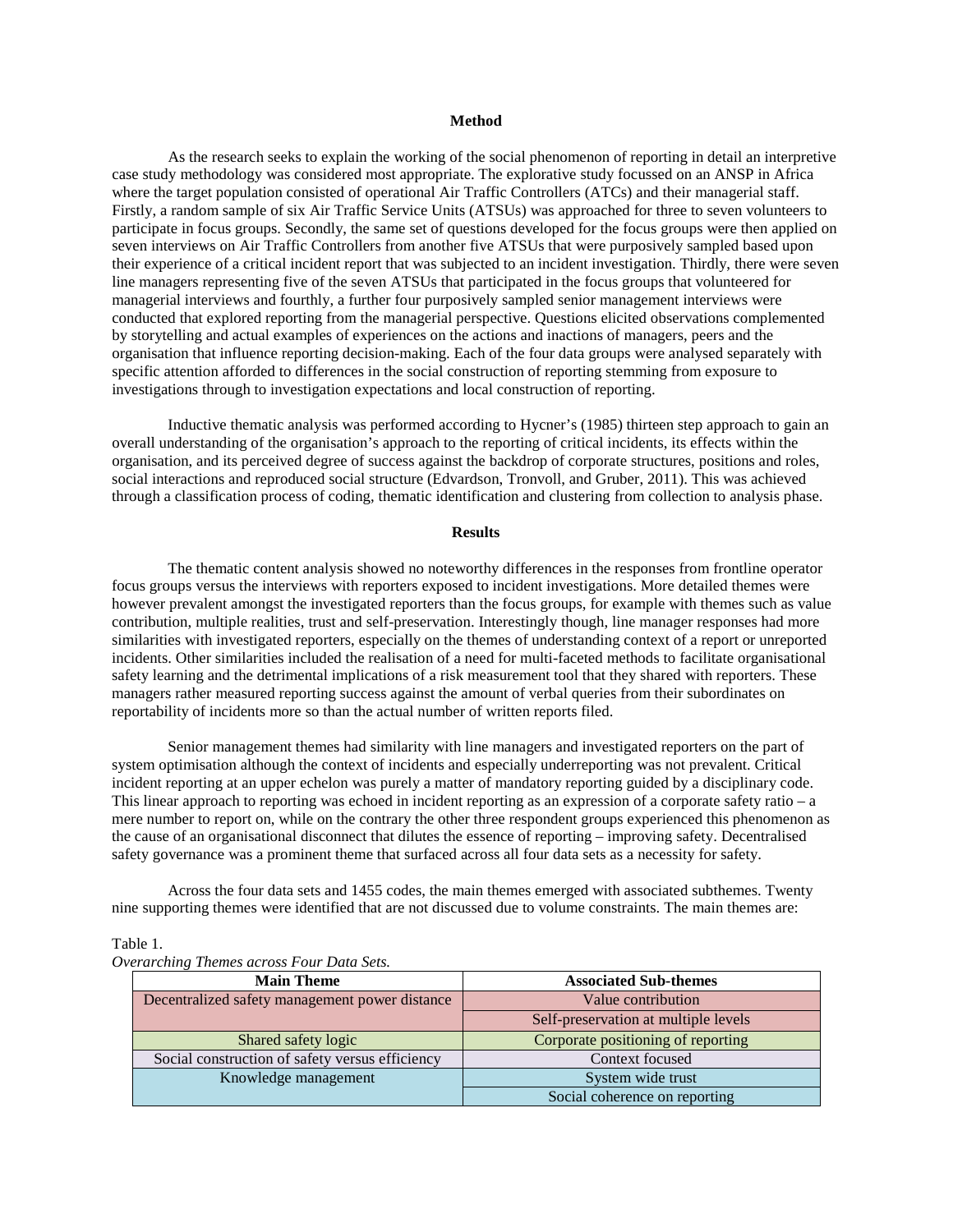To illustrate the strengths of themes some paraphrases are noted and explained. For example, respondents showed signs of despair through the shrugging of shoulders, frowns or a deep sigh, resulting from the competing demands that are perceived as forcing an operator not just to judge the context but also to evaluate the potential consequences of reporting the critical event. In other words self-preservation emerged from competing consequences. When operators realized that an incident had occurred, their first thought was likely to be about selfpreservation, as described by a participant: "The first thing I think about is how it is going to affect me?" This consideration is in addition to the strong emotional impact that incidents have on operators: "A very stressful time, very stressful, it takes a toll on literally everything, family, personal. Emotionally you're up and down the place." This causes underreporting in some instances, not because of personal loss or gain but the measure of safety applied can sway reporting behaviour, 'Some people actually, you know, have an incident without anyone noticing and they wouldn't report it because now it would sort of increase the safety ratio.'

What drives corporate reporting? In this case the researcher was referred to the Disciplinary Code – a stimulus to socially constructing reporting. This stemmed from an industry regulation that makes incident reporting compulsory.

Some of the focuses on reporting and the associated organizational response was depicted as '… because now you feel like your boss is already standing against you and they haven't even started the investigation yet.' ' it looks like they're out to get you, you know.' '… but you must be narrowed down to be a culprit.' On the other hand, the decision to report a critical incident requires judgment on the part of the operator and usually involves specific situations that require the operator to interpret possibly applicable rules with the situation to conclude on a decision to report. One respondent described this process as follows: 'It's a procedural reduction but I mean it's not like … a safety event [critical incident], it's not, it doesn't really affect safety.' Critical information goes astray…

#### **Discussion**

Power distance was reflected in the need for self-preservation and consistent with other studies that identified the risk of liability, the burden of reporting (Evans, Berry, Smith, Esterman, Selim, O'Shaughnessy & De Wit, 2006) and self-interest (Blanthorne and Kaplan, 2008) as reasons for underreporting. The word choice of respondents, such as 'culprit,' 'afraid' and 'punishment' reflected Mahajan's (2010) findings that reports were inhibited by views that only 'bad' professionals make mistakes. The Blanthorne *et al*. (2008) findings that the value and purpose of a report was not the only driver of reporting, but that individual consequences were a deciding factor, holds true for this study. The study also found that team consequences were a deciding factor and moreover that managerial levels also responded to incident reporting in a self-preservation fashion, despite evidence of ownership towards safety across organisational levels.

The professionals who participated in the research considered the context of an incident to play a substantial role in judging whether an incident was reportable. This is supported by findings from Wagner, Harkness and Gallagher (2012); however the themes disclosed that reporting comes to its own right in a safety management system when the focus is on value contribution beyond judging context for reportability. In the same light Tourtier, Auroy and Grasser (2010) has cautioned against oversimplifying reported incidents masking hidden risks. Therefore, shared safety logic is required with an appropriate amount of organisational energy afforded to reporting. The level of energy afforded will depend on the level of tension between the requirement for incident reporting and the performance measure of reducing incidents that presents a contradictory dilemma. Although accountability is needed and assumed by participating respondents, the tension is aggravated by misaligned social constructions of efficiency and safety when not seen as two polarities on the same continuum (Dekker, 2007).

Knowledge management closes the thematic loop as experiences of blaming and reprimand, as discovered by Firth-Cozens, Redfern and Moss (2004) in the medical industries inhibited reporting, while the theme of relationship management shaped by trust surfaced as key to reporting. Social coherence on reporting changes the view on what to report but also how to report as it links again with the value contribution of a report as oppose to human error. The understanding of themes from an organisational behaviour perspective was found to be better understood from a Complexity Theory stance.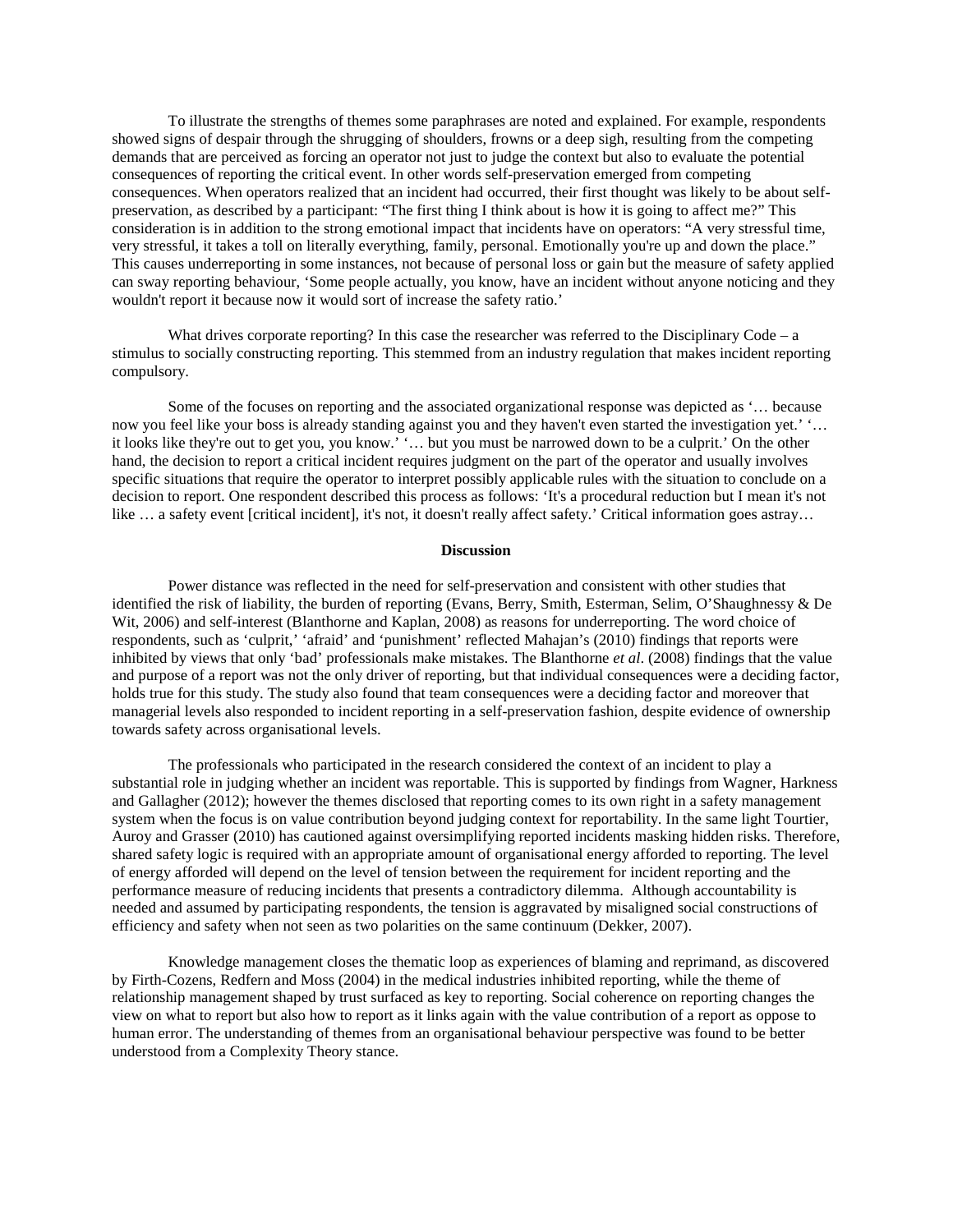#### **A Complexity Framework**

The main themes were mapped against the complexity characteristics set by Cilliers (1998) and a framework was derived that guides the approach and understanding towards reporting behaviour as a social



**Decentralized Safety Management Power Distance** (value contribution & self-preservation at multiple levels)

The framework brings to the fore a fulcrum of organisational behaviour that gently directs the flow of organisational energy pertaining to reporting. For instance, embracing the asymmetrical power within the system and allowing it to shift as the relativity of safety actions shift and framing a co-dependency as the reporter to be as accountable and responsible to safety as the senior level manager embraces the reality of complex reporting behaviour. This embracement evolves from dynamic dialogue across hierarchical lines, a system's approach that seek individual and organisational gain from reporting as well as defining reporting by its value contribution. The reporting landscape also has to be scanned for power distance risk markers that can distress reporting behaviour, for example, a lack of resonance between corporate and local safety aims, organisational activities such as a disciplinary practice/code that exist at the expense of reporting (entrainment). A final prominent risk marker is that self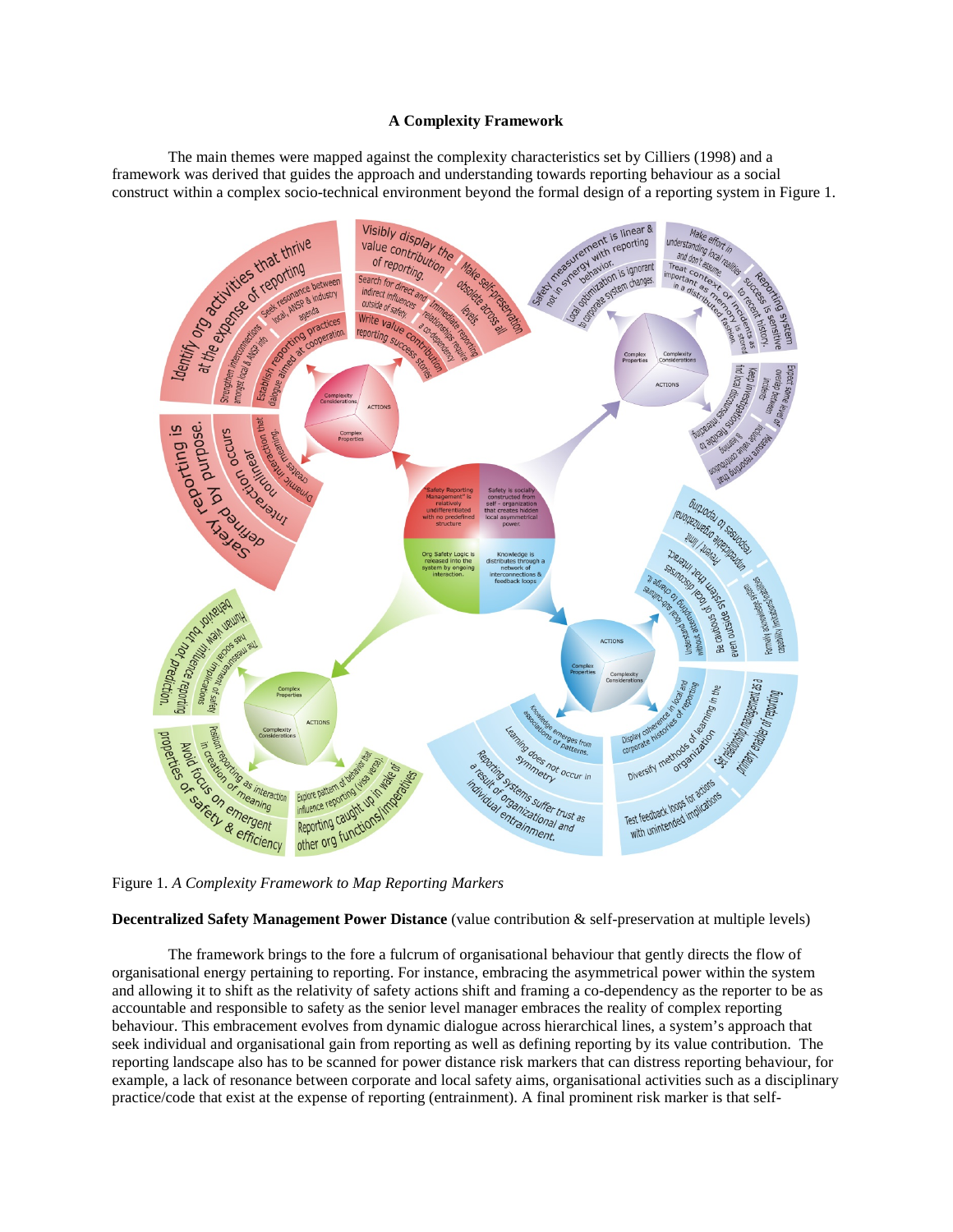preservation across levels within an organisation because a tolerance for self-preservation only exists when the focus distracts away from safety (red sector).

#### **Shared Safety Logic** (corporate positioning of reporting)

As a safety system is dependent on the information flowing internally, an Organisational Safety Logic is required that can only be affected from thorough interaction amongst stakeholders that creates meaning. This of course means that reporting has to be correctly positioned in the system as a safety pillar and a basic activity while not becoming a mere capturing tool of human fallibility or diluted by perceived more important system activities. The organisational safety logic (that reporting forms part of) can only be made prominent through patterns made explicit by continuous coherent communication across levels and units that is unique but that overlaps (green sector).

#### **Social Construction of Safety versus Efficiency** (context focused)

Safety and efficiency is socially constructed at a local level in an ANSP and this also fuels self-organisation and an automatic emergence of asymmetrical power upwards – the power of choosing not to report. This is possible because local performance is ignorant to system wide behaviour. To explain this better, complexity theory indicates that reporting behaviour is non-linear and fluid and therefore not bound by any corporate rules while being sensitive to recent history – how the last reporter was treated influences my behaviour. In the same light a reporting memory (knowledge) is stored in a distributed fashion which makes the context of each incident important to the extent that flexibility is required when investigations are performed for safer systems. Safer systems expects measurement, however reporting in itself was not measured, which in turn creates the construction of being less valued and where measured, it was limited to volumes of reporting instead of what is important to reporters and the system, e.g. learning and value contribution (purple sector).

#### **Knowledge Management** (System wide trust & social coherence on reporting)

Once a report has been tendered, knowledge management lies at the heart of that act. The themes of the data illustrates that the complexity of knowledge has to be applied to improve knowledge management. In other words, knowledge distribution occurs through a network of interconnections with multiple recursive feedback loops and learning therefore does not occur in symmetry but rather by association of patterns. The most important of these patterns are relationship patterns as reporting requires an appropriate level of intimacy amongst the transmitters and receivers. This suggests that an ANSP should be cautious of local discourses' interaction that may distort the predictability that reporters expect from the system while also demanding honesty towards the limitations of the system if quality reporting is expected corporately but the processing capability contains inabilities (blue sector).

The limitations of the study include the small sample size as well as the fact that the sample was restrained to a single organisation within the African aviation industry. Moreover, the study was performed by an ex-air traffic controller that introduces a particular frame of reference. Further research is proposed in complex high risk sociotechnical organisations to test the proposed framework for applicability. It may also be valuable to explore how cultural differences may influence the social construction of reporting across different demographic group, although no noticeable differences surfaced during this study within a multi-culture environment. It is foreseen that the framework can even possibly be adapted into a scoring mechanism to assess safety critical reporting practices across industries.

#### **Conclusion**

The application of the complexity characteristics on the social construction of reporting themes from the study, point towards fluidity in a reporting system despite the assumption that a safety service is highly regulated. However, high risk industries or so called high reliability organisations can benefit exponentially from an understanding of the social construction of reporting as an integral part of the design and operation of a critical incident reporting system. This though requires a decentralised safety governance (not structure) approach and a knowledge management philosophy that embrace value contribution that makes self-preservation across levels obsolete. Inevitably such core practices improve organisational learning from critical incidents and performance insights of systems that revolve around safety - a journey that can be facilitated by the Complexity Framework.